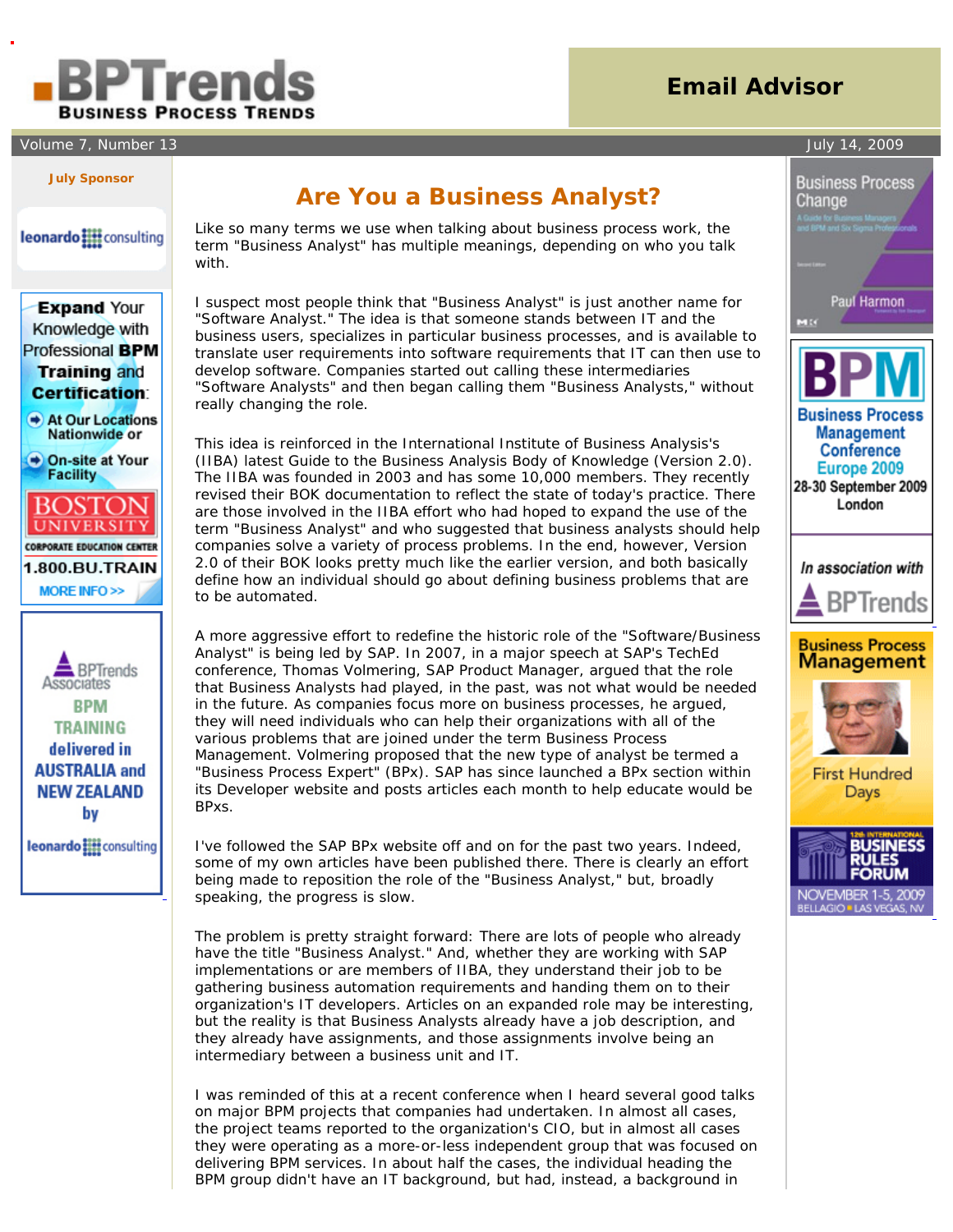

**BP Trends Business Process Education Now Available** in EUROPE!

Gain professional certification with our BPM courses

need more details? **Click here** 



quality control.

If I were to make a short list of key groups involved in process change, it would include:

- Business Managers (Almost all the members of the Supply Chain Council who use SCOR are senior logistics and supply chain managers with no links to either quality or IT).
- Six Sigma Black and Green Belts and other Quality Control specialists.
- Lean practitioners who may or may not be focused on Six Sigma.
- Individuals focused on auditing how organizations approach processes and working to improve an organization's process maturity.
- Business Analysts from the IT organization that are interested in process because they are involved in ERP implementations, or software automation projects.
- Human Performance specialists certified by ISPI.
- Strategy and managerial performance specialists involved in Scorecard initiatives.
- An assortment of people who learned process redesign from Rummler-Brache, Burlton, Hammer or others who tried to focus on large scale business redesign efforts and on business process architecture. This group of people does not usually include the IT folks engaged in Enterprise Architecture, but it can.

And, although I have not included the role above, there are a growing number of individuals responsible for managing processes on a day by day basis who think that continuous process improvement is simply a part of being a good manager.

We might try to fit some of these groups into a redesigned role as "Business Analysts" or "Business Process Experts" but most just don't fit. Few Black Belts would identify themselves as "Business Analysts." Hardly anyone from the International Society of Performance Improvement (ISPI) would term themselves "Business Analysts," nor would most Lean specialists.

For better or worse, the term "Business Analyst" and "BPx" will probably remain roles that describe someone who interfaces between business managers and IT developers.

In writing for BPTrends, I tend to use the term "business process practitioners." It isn't very elegant, but it is broad enough to encompass business analysts, business managers and Black Belts, and it doesn't carry a lot of baggage from any one of the disciplines.

In the June 30th BPTrends Advisor on Business Process Problems I tried to describe the range of variables that one needs to consider when one is tackling major process problems in today's organizations. They are pictured in Figure 1. Gartner **Business Process** Management Summit 2009

October  $5 - 7$ Orlando, FL gartner.com/us/bpm

**REGISTER HERE**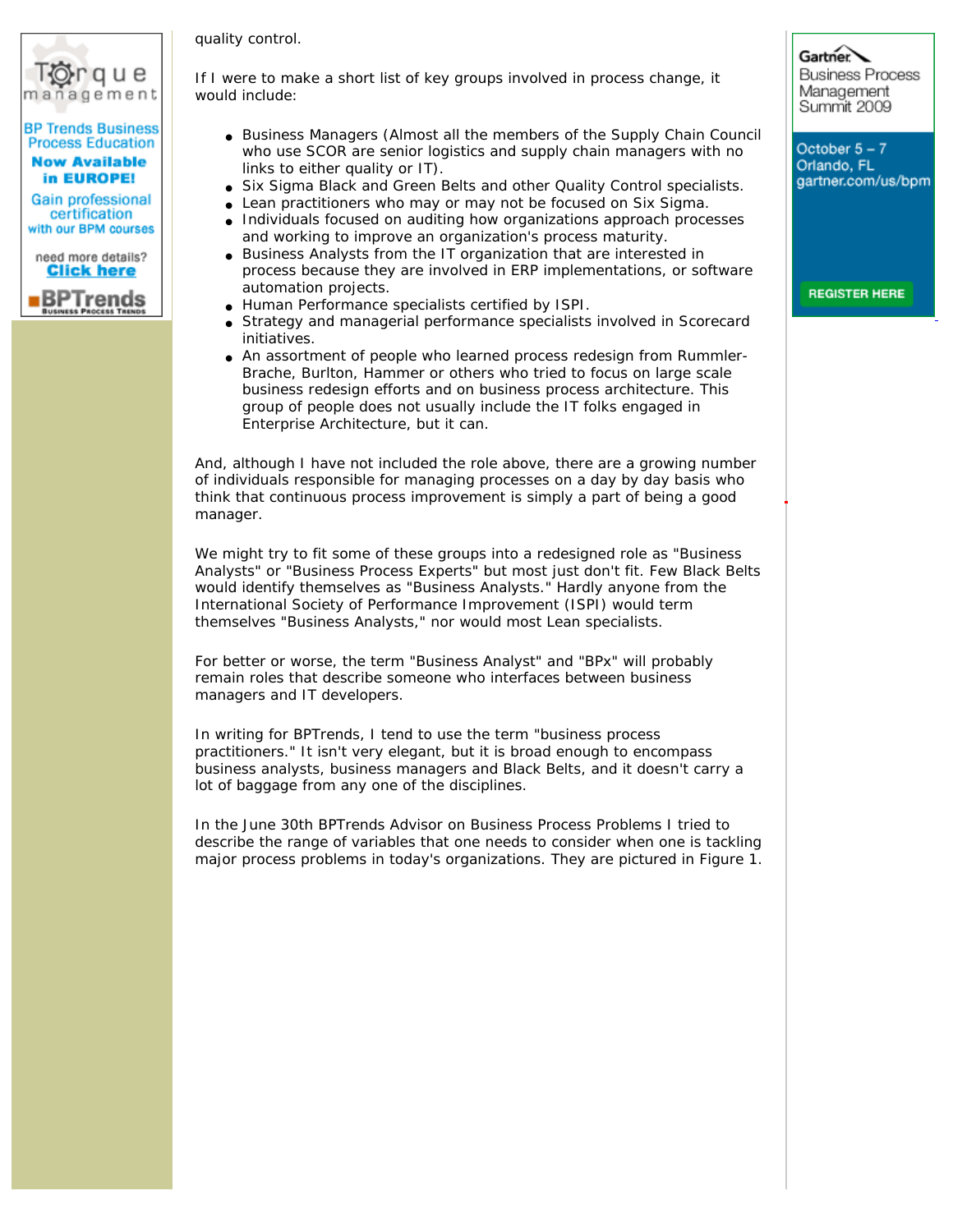

**Figure 1. Sources of process problems.**

Some of the variables included in Figure 1 involve:

- Defining processes, eliminating activities that don't add value and straightening out the flow of the activities.
- Analyzing employee performance, defining jobs and structuring training to support performance. Establishing and aligning measurement systems and evaluating how managers plan and control the processes they manage.
- Determining how business policies are implemented in business rules.
- Similarly, the information available, the feedback people get, and the incentives and bonuses that structure employee and managerial behavior are all important elements in understanding why processes work or don't work.
- And, of course, the ability to analyze customer needs and the processes customers go through to interact with an organization are key skills that any business process practitioner needs in order to be effective.

Think about the list I have just provided. How many of these concerns are concerns of yours, if you are a Business Analyst, or a Black Belt? If you can say "yes" to most of them then you are a "business process practitioner," as I use the term, and you have the range of competencies that individuals need to really change the ways organizations operate.

If you are a "Business Analyst" and only focus on variables that relate to defining processes and specifying requirements for automation, then you play a valuable role, but you are not working with what I would regard as a complete tool kit. Similarly, if you are a Black Belt and don't think about the issues involved in defining processes and specifying requirements for automation, then you are probably a skilled Six Sigma project manager, but you are not working with what I would regard as a complete process practitioner tool set.

 **:: [email us](mailto:cwolf@bptrends.com) :: [Visit BPTrends](http://www.bptrends.com/)** Increasingly, we are going to see Business Process Management groups established outside IT and Six Sigma, and reporting to senior executives. The individuals heading and working within these BPM Centers of Excellence are going to require a range of knowledge and skills that encompass more than the knowledge and skills commonly associated with either Business Analysts or Black Belts. I've suggested we call them Business Process Practitioners for lack of a more acceptable name. Maybe we should call them BPM experts. Geary Rummler would have called them Performance Consultants, the title he preferred for himself.